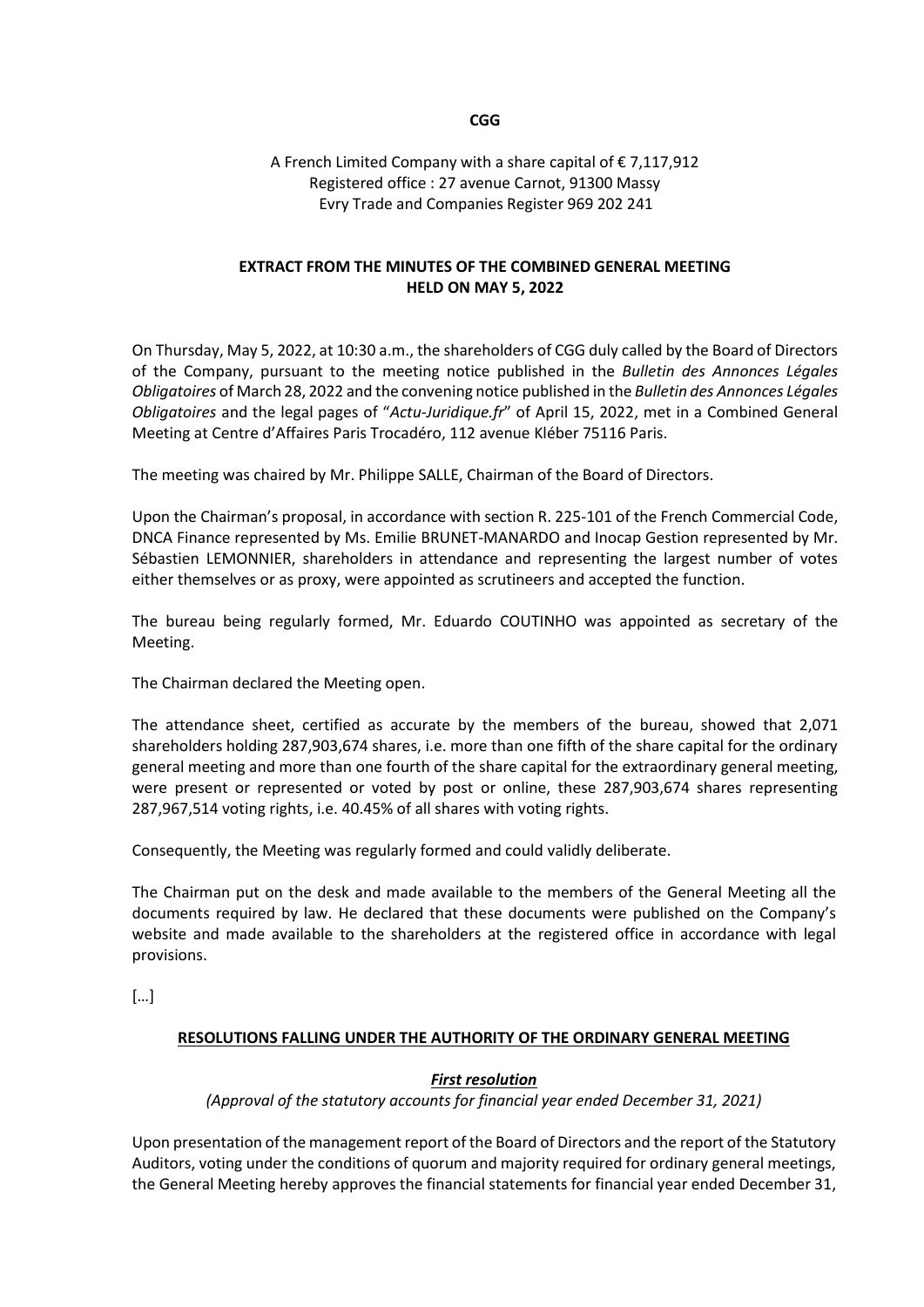2021, as they are presented in such reports and which show a net loss of €291,183,171.65, as well as all transactions recorded in such financial statements and summarized in such reports.

[…]

This resolution was passed by the required majority.

### *Second resolution*

*(Allocation of earnings for financial year ended December 31, 2021)*

Voting under the conditions of quorum and majority required for ordinary general meetings, the General Meeting approves the proposal of the Board of Directors and decides to allocate the net loss of €291,183,171.65 for financial year ended December 31, 2021, to the Carry Forward account, which will amount to (€291,019,016.65) after such allocation.

Pursuant to the provisions of article 243bis of the French *Code Général des Impôts*, the General Meeting acknowledges that no dividends were distributed over the last three financial years.

[…]

This resolution was passed by the required majority.

### *Third resolution*

*(Deduction from the Share Premium account of the amount necessary to bring the Carry Forward account to zero)*

Voting under the conditions of quorum and majority required for ordinary general meetings, the General Meeting approves the proposal of the Board of Directors and decides to set the negative Carry Forward account resulting from the second resolution to zero, by deducting an amount of €291,019 016.65 from the Share Premium account.

[…]

This resolution was passed by the required majority.

### *Fourth resolution*

*(Approval of the consolidated financial statements for financial year ended December 31, 2021)*

Upon presentation of the management report of the Board of Directors and the report of the Statutory Auditors, voting under the conditions of quorum and majority required for ordinary general meetings, the General Meeting approves the consolidated financial statements for financial year ended December 31, 2021, as they are presented in such reports and which show a net loss of US\$180.0 million, as well as all transactions recorded in such financial statements and summarized in such reports.

[…]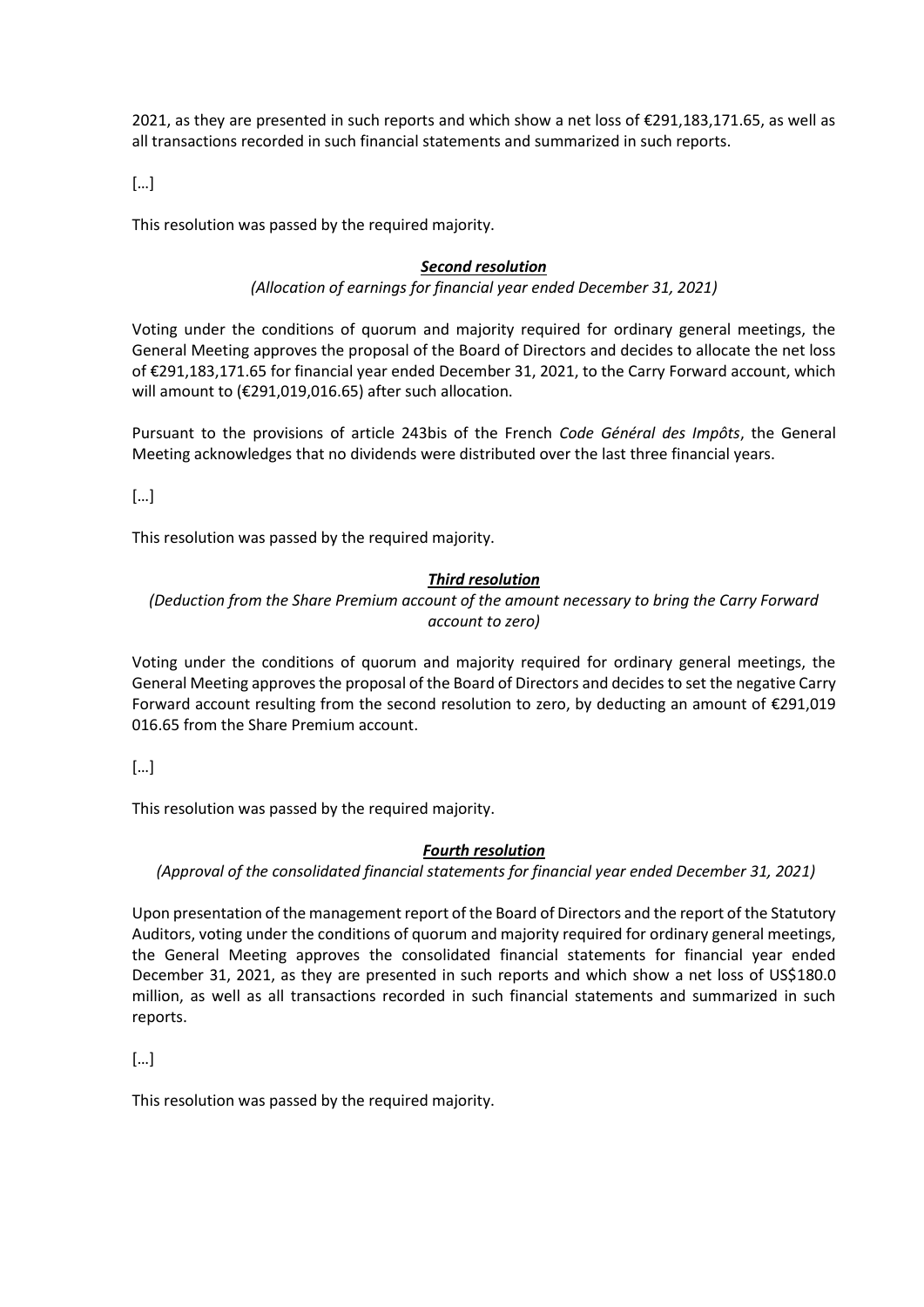### *Fifth resolution*

### *(Renewal of the term of Ms. Sophie ZURQUIYAH as Director)*

Voting under the conditions of quorum and majority required for ordinary general meetings, the General Meeting approves the renewal of the term of office as Director of Ms. Sophie ZURQUIYAH. Such term of office, which expires at the end of this General Meeting, is renewed for a four-year period and will expire at the end of the General Meeting to be held to approve the financial statements of the financial year ending December 31, 2025.

Prior to the renewal of her term of office, Ms. Sophie ZURQUIYAH stated that she agrees to the principle of such renewal and that she is not subject to any incompatibility or prohibition that would prevent her from performing such office.

[…]

This resolution was passed by the required majority.

### *Sixth resolution*

### *(Approval of the related-party agreements falling within the scope of article L.225-38 of the French Commercial Code)*

Upon presentation of the special report of the Statutory Auditors on the agreements falling within the scope of article L.225-38 of the French Commercial Code, voting under the conditions of quorum and majority required for ordinary general meetings, the General Meeting approves this report and acknowledges:

- on the one hand, that, during the financial year ended December 31, 2021, no new agreement falling within the scope of article L.225-38 (other than the ones already approved by the General Meeting held on May 12, 2021) has been entered into,
- on the other hand, the information mentioned in this report relating to agreements previously approved by the General Meeting, which continued during the financial year ended December 31, 2021, and which were reviewed again by the Board of Directors at its meeting on March 3, 2022, in accordance with article L.225-40-1 of the French Commercial Code.

[…]

This resolution was passed by the required majority.

### *Seventh resolution*

*(Approval of the information relating to the remuneration of the Corporate Officers ("mandataires sociaux") as mentioned under part I of article L.22-10-9 of the French Commercial Code for financial year 2021)*

Voting under the conditions of quorum and majority required for ordinary general meetings, upon presentation of the report on corporate governance referred to in article L.225-37 of the French Commercial Code, the General Meeting approves, in accordance with article L.22-10-34, I of the French Commercial Code, the information referred to in article L.22.10-9, I of the French Commercial Code, as presented in the Company's 2021 Universal Registration Document, section 4.2.2.

[…]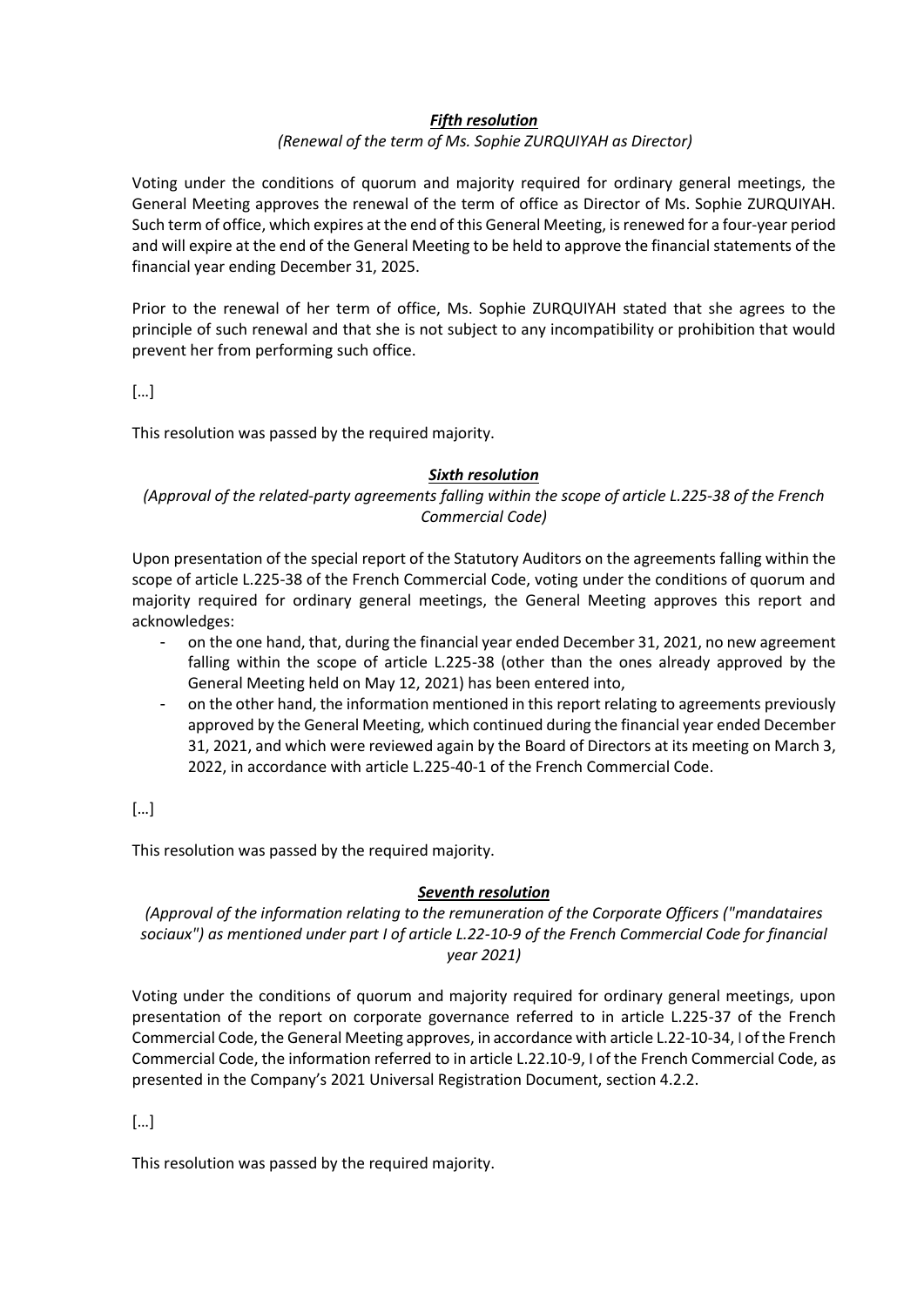### *Eighth resolution*

*(Approval of the remuneration components due or granted for financial year ended December 31, 2021, to Mr. Philippe SALLE, Chairman of the Board of Directors)*

Voting under the conditions of quorum and majority required for ordinary general meetings, upon presentation of the report on corporate governance referred to in article L.225-37 of the French Commercial Code, the General Meeting approves, in accordance with article L.22-10-34, II of the French Commercial Code, the fixed, variable and exceptional components of the global remuneration and benefits in kind paid in the financial year ended December 31, 2021, or granted pursuant to the same financial year, to Mr. Philippe SALLE, Chairman of the Board of Directors, as presented in the Company's 2021 Universal Registration Document, section 4.2.3.A.

[…]

This resolution was passed by the required majority.

### *Ninth resolution*

*(Approval of the remuneration components due or granted for financial year ended December 31, 2021, to Ms. Sophie ZURQUIYAH, Chief Executive Officer)*

Voting under the conditions of quorum and majority required for ordinary general meetings, upon presentation of the report on corporate governance referred to in article L.225-37 of the French Commercial Code, the General Meeting approves, in accordance with article L.22-10-34, II of the French Commercial Code, the fixed, variable and exceptional components of the global remuneration and benefits in kind paid in the financial year ended December 31, 2021, or granted pursuant to the same financial year, to Ms. Sophie ZURQUIYAH, Chief Executive Officer, as presented in the Company's 2021 Universal Registration Document, section 4.2.3.B.

[…]

This resolution was passed by the required majority.

### *Tenth resolution*

*(Approval of the remuneration policy of Directors for financial year 2022)* 

Voting under the conditions of quorum and majority required for ordinary general meetings, upon presentation of the report on corporate governance referred to in article L.225-37 of the French Commercial Code describing the components of the remuneration policy for Corporate Officers, the General Meeting approves, in accordance with article L.22-10-8, II of the French Commercial Code, the remuneration policy applicable to the Directors for financial year 2022, as presented in the Company's 2021 Universal Registration Document, section 4.2.1.2.c).

[…]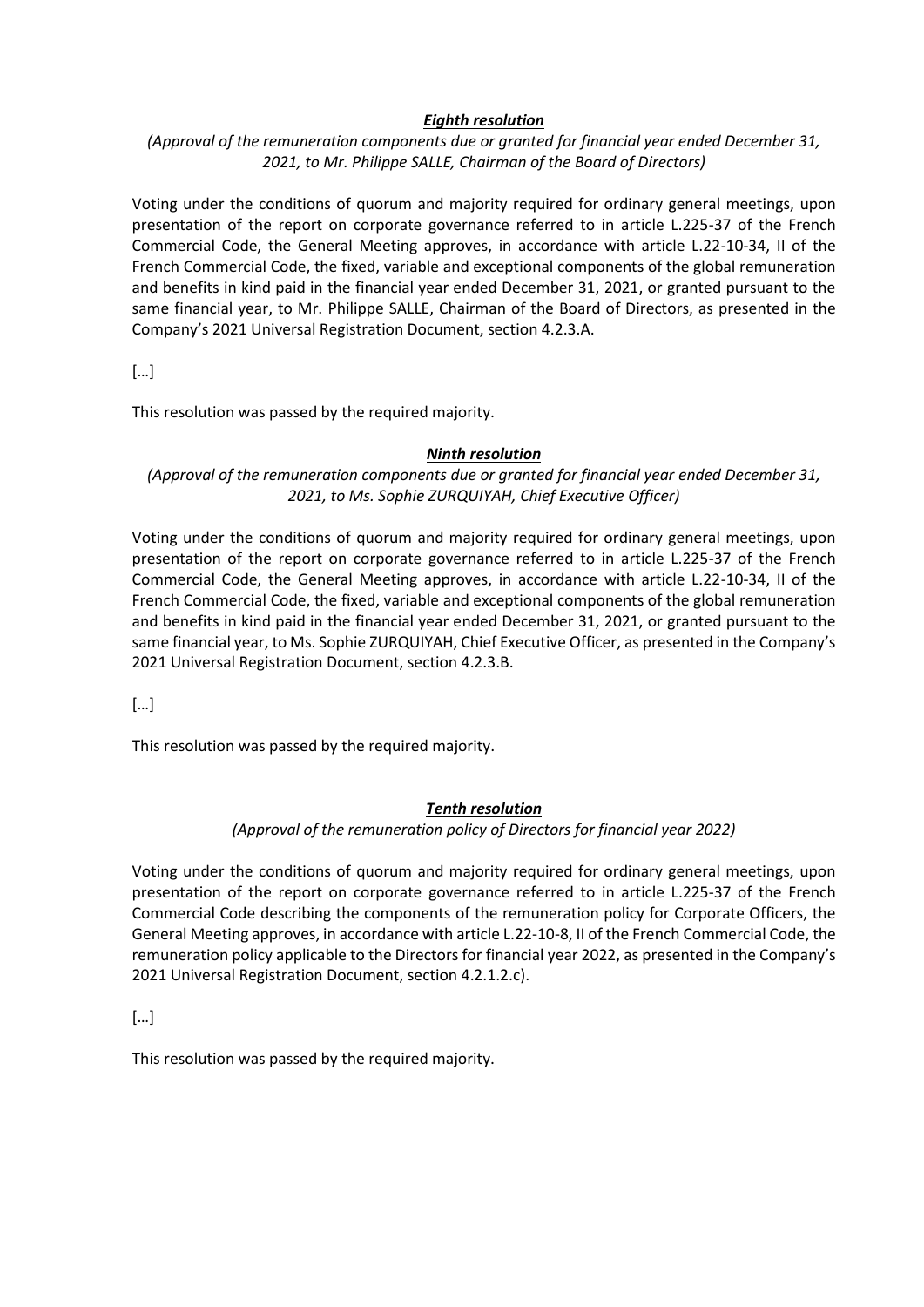### *Eleventh resolution*

## *(Approval of the remuneration policy of the Chairman of the Board of Directors for financial year 2022)*

Voting under the conditions of quorum and majority required for ordinary general meetings, upon presentation of the report on corporate governance referred to in article L.225-37 of the French Commercial Code describing the components of the remuneration policy for Corporate Officers, the General Meeting approves, in accordance with article L.22-10-8, II of the French Commercial Code, the remuneration policy applicable to the Chairman of the Board of Directors for financial year 2022, as presented in the Company's 2021 Universal Registration Document, section 4.2.1.2.a).

[…]

This resolution was passed by the required majority.

### *Twelfth resolution*

### *(Approval of the remuneration policy of the Chief Executive Officer for financial year 2022)*

Voting under the conditions of quorum and majority required for ordinary general meetings, upon presentation of the report on corporate governance referred to in article L.225-37 of the French Commercial Code describing the components of the remuneration policy for Corporate Officers, the General Meeting approves, in accordance with article L.22-10-8, II, of the French Commercial Code, the remuneration policy applicable to the Chief Executive Officer for financial year 2022, as presented in the Company's 2021 Universal Registration Document, section 4.2.1.2.b).

[…]

This resolution was passed by the required majority.

### *Thirteenth resolution*

### *(Delegation of powers and authority to the Board of Directors to trade in the Company's shares)*

Upon presentation of the report of the Board of Directors, voting under the conditions of quorum and majority required for ordinary general meetings, the General Meeting authorizes the Board of Directors, pursuant to the provisions of articles L.22-10-62 et seq. of the French Commercial Code, articles 241-1 et seq. of the General Regulations of the French *Autorité des Marchés Financiers*, European Regulation (EU) N° 596/2014 dated April 16, 2014, on market abuse, and Delegated Regulation (EU) N° 2016/1052 of the European Commission dated March 8, 2016, with the ability to subdelegate, purchase, or cause to be purchased Company shares under the conditions set forth below.

The maximum purchase price per share shall be €4.02 (acquisition costs excluded).

For information only, as of February 28, 2022, the Company held 24,996 treasury shares out of the 711,788,233 total shares comprising the Company's share capital. In such conditions, the maximum amount of shares that the Company could purchase would be 71,153,827 shares, corresponding to a maximum investment of €286,038,385 based on the maximum purchase price per share mentioned above.

The General Meeting delegates to the Board of Directors, in the event of a change in the par value of the share, a capital increase through the capitalization of reserves, an allocation of free shares, a stock split or reverse stock split, a distribution of reserves or any other assets, a capital redemption, or any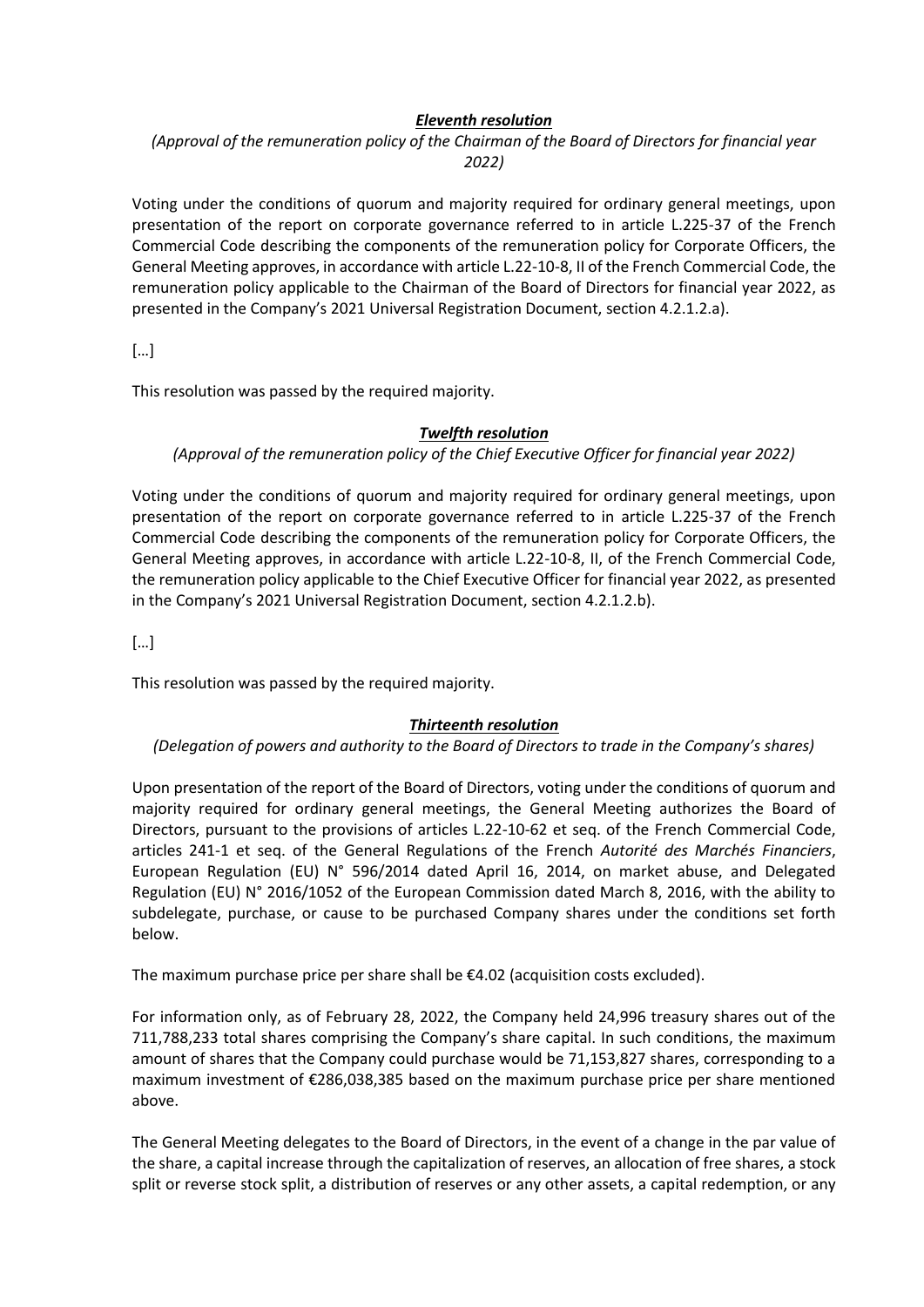other transaction affecting the share capital or shareholders' equity, the power to adjust the maximum purchase price mentioned above to take into account the impact of such transactions on the value of the share.

The purchases of the Company's shares may relate to a number of shares such that, on the date of each repurchase, the total number of shares purchased by the Company since the beginning of the repurchase program (including those subject to such repurchase) does not exceed 10% of the shares comprising the Company's share capital on that date (taking into account transactions affecting the share capital after the date of this General Meeting), except that:

- (i) the number of shares acquired with a view to their retention and subsequent delivery in the context of a merger, demerger or contribution transaction may not exceed 5% of the share capital (in accordance with the provisions of article L.22-10-62, paragraph 6, of the French Commercial Code; and
- (ii) when shares are bought back to promote liquidity under the conditions defined in the French *Autorité des Marchés Financiers* General Regulations, the number of shares taken into account for the calculation of the 10% limit provided for above corresponds to the number of shares purchased less the number of shares resold during the term of the authorization.

The objectives of this share repurchase program are the following:

- to ensure the facilitation of the secondary market or the liquidity of CGG shares through a liquidity contract entered into with an investment service provider acting in compliance with the market practice admitted by the *French Autorité des Marchés Financiers* (as amended from time to time);
- to deliver shares upon the exercise of rights attached to securities giving access, immediately or in the future, to the Company's shares by redemption, conversion, exchange, presentation of a warrant or by any other means;
- to retain or remit, immediately or in the future, shares in exchange for shares in the framework of mergers, spin-offs or contributions, or as exchange, payment or other transfer in the framework of external growth transactions;
- to allocate or sell shares thus acquired to employees and/or corporate officers (under the terms and conditions provided for by law), in particular to allocate performance shares pursuant to the provisions of articles L.22-10-59 et seq. of the French Commercial Code, to allocate or sell shares to employees in connection with their profit-sharing scheme or the implementation of any company or group savings plan (or similar plan) under the terms and conditions provided for by law and in particular articles L.3332-1 et seq. of the French Labor Code, and in general, to meet obligations related to stock option plans or other share allocations to employees or corporate officers of the Company or an associated company, or to cover a shareholding offer structured by a banking institution, or an entity controlled by such an institution within the meaning of article L.233-3 of the French Commercial Code, made at the Company's request;
- to cancel shares through capital reduction, in the framework of the capital reduction authorization in force granted by the General Meeting; and
- generally, to implement any market practice that may be admitted by the French *Autorité des Marchés Financiers* and, more generally, to carry out any other transaction in compliance with applicable regulations (in such a case, the Company will inform its shareholders by means of a press release).

In accordance with such objectives, the treasury shares so acquired may be either kept, cancelled, sold or transferred. The shares may be acquired, sold or transferred, within the limits authorized by the legal and regulatory provisions in force, except as from the filing by a third party of a public offer on the Company's shares until the end of the offer period, and by any means, in particular on regulated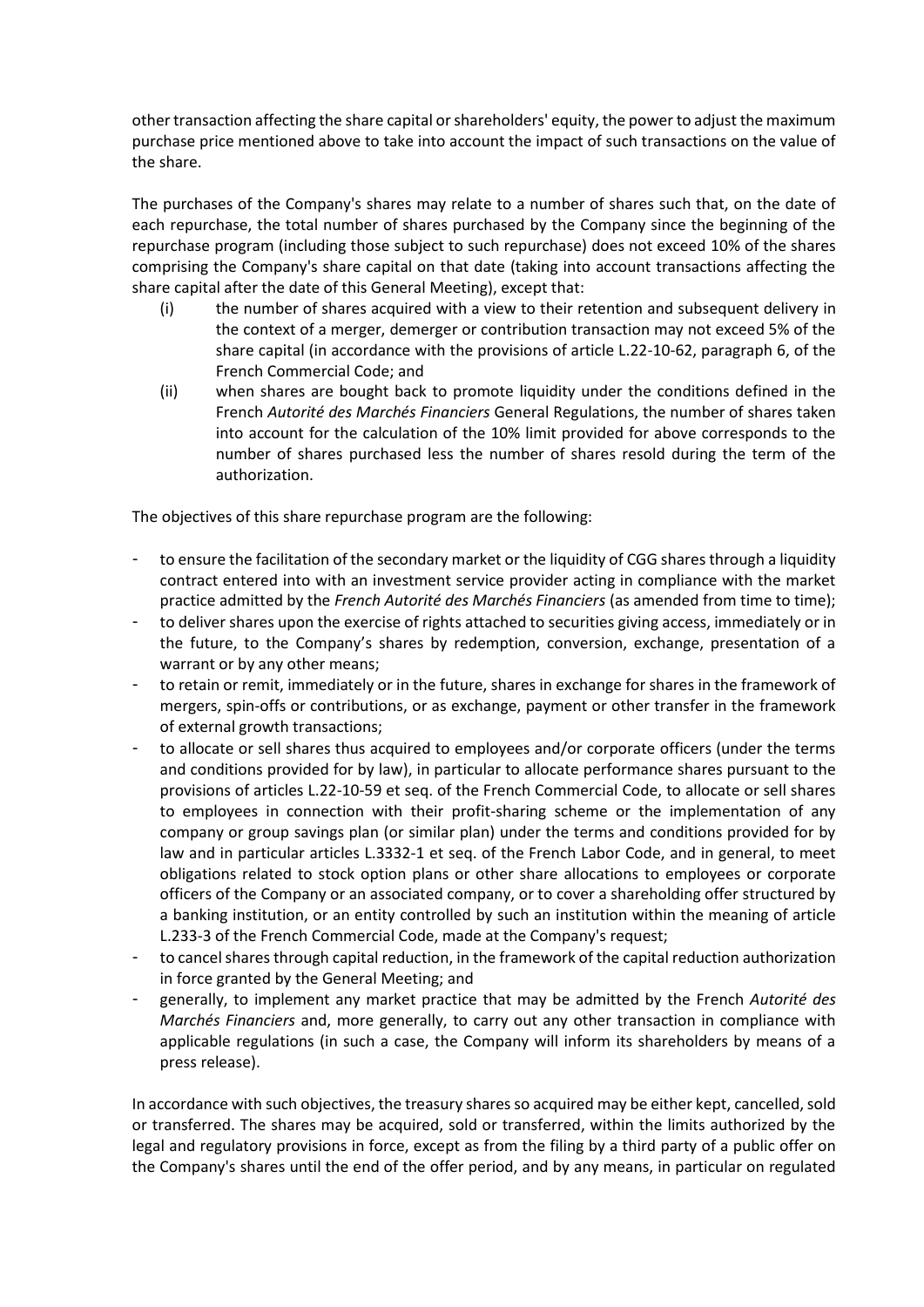markets, multilateral trading facilities, through systematic internalisers or over-the-counter transactions, including through the acquisition or sale of blocks of shares, through public tender or exchange offers, or through the use of options or other forward financial instruments traded on regulated markets, multilateral trading facilities, through systematic internalisers or over-the-counter transactions, either directly or indirectly through an investment services provider, or in any other manner (without limiting the portion of the repurchase program that may be carried out by any of these means).

The General Meeting grants full powers to the Board of Directors, with the ability to subdelegate such powers in compliance with the law, to decide and implement this authorization, to specify, if necessary, the terms and conditions of the authorization, to carry out the share repurchase program, and in particular to place any stock market orders, enter into any agreements, allocate or reallocate the shares acquired to the objectives pursued under applicable legal and regulatory conditions, set the terms and conditions under which, if applicable, the rights of holders of securities giving access to the capital or other rights giving access to the capital will be preserved in compliance with legal and regulatory provisions and, if applicable, in accordance with contractual stipulations providing for other cases of adjustment, make any declarations to the French *Autorité des Marchés Financiers* and any other competent authority, carry out any other formalities and, in general, do whatever is necessary.

This authorization cancels, effective as of the date of this General Meeting, any unused portion of any previous authorization for the same purpose.

This authorization shall remain valid until the shareholders decide otherwise and for a maximum period of eighteen (18) months from the date of this General Meeting.

[…]

This resolution was passed by the required majority.

### **RESOLUTIONS FALLING UNDER THE AUTHORITY OF THE EXTRAORDINARY GENERAL MEETING**

### *Fourteenth resolution*

*(Authorization given to the Board of Directors to grant performance shares to certain employees and/or senior executive officers of the Company and/or of companies related to it)*

Having considered the Board of Directors' report and the Auditors' special report, the General Meeting, voting under the quorum and majority requirements for extraordinary general meetings, and in accordance with Articles L. 225-129-1, L. 225-197-1 et seq., L. 22-10-59 and L. 22-10-60 of the French Commercial Code:

1. Authorizes the Board of Directors, with the option to subdelegate such powers within the limits set by the legal and regulatory provisions, to allocate, free of charges, existing shares or shares to be issued ("performance shares"), in one or several times, to certain employees and/or senior executive officers of the Company and / or of Companies or Economic Interest Group (GIE) related to it within the meaning of Article L. 225-197-2 of the French Commercial Code, for a maximum percentage than cannot exceed **1% of the share capital of the Company on the date of the meeting of the Board of Directors deciding their allocation**. Within the above-mentioned ceiling, the total amount of shares granted to Executive Company officers pursuant to this authorization may not exceed a percentage of **0.15% of the share capital of the Company on the date of the meeting of the Board of Directors deciding their allocation**. 100% of the shares granted to executive corporate officers and members of the Executive Leadership Team under this authorization will be subject to the achievement of performance conditions. The shares granted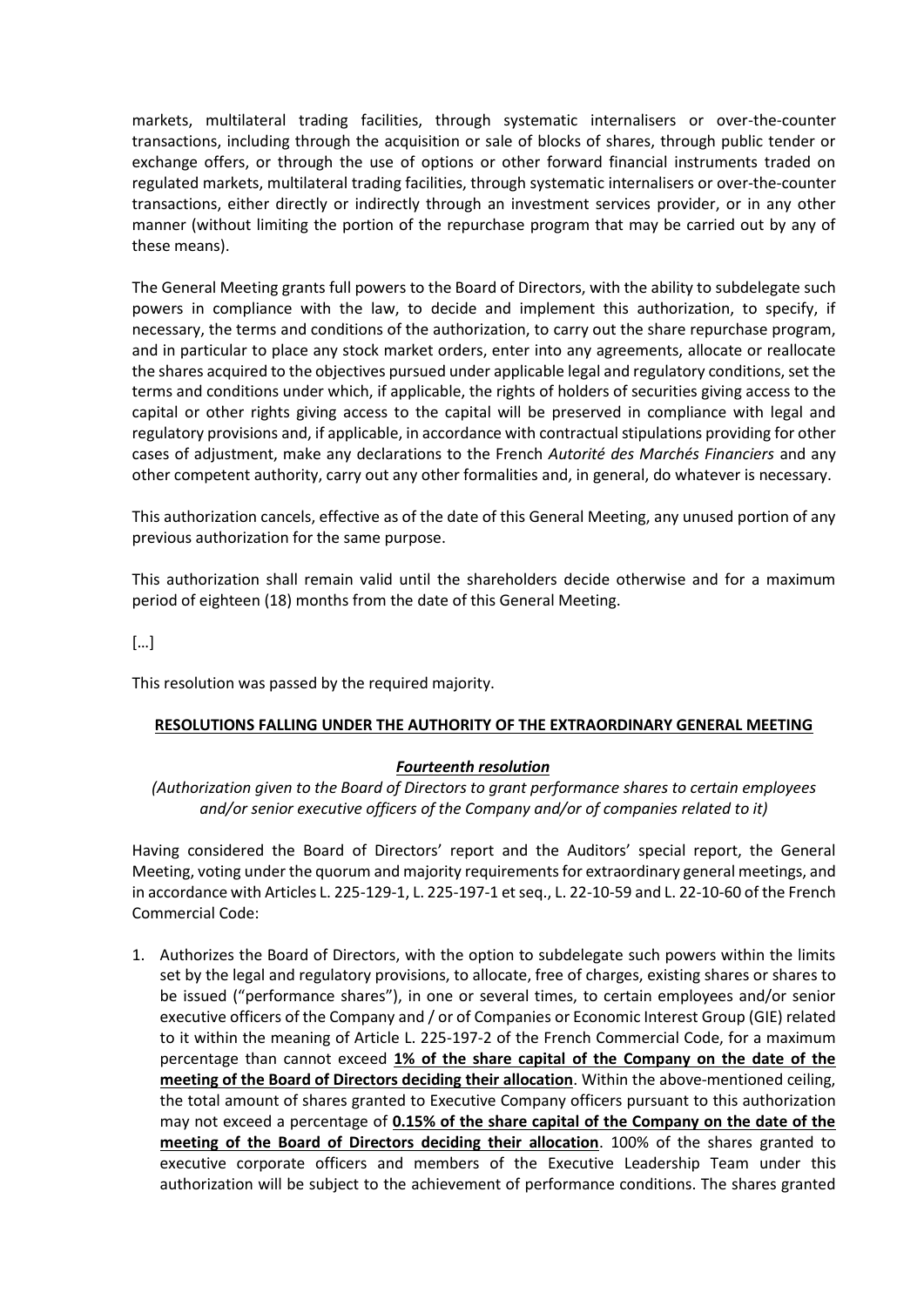to other beneficiaries (excluding executive corporate officers and members of the Executive Leadership Team), subject to presence condition only, by virtue of this authorization, may not represent more than **0.25%** of the share capital of the Company on the date of the meeting of the Board of Directors deciding on their allocation. It is specified that the amounts thus defined do not include any adjustment that may be made in accordance with legal and regulatory conditions;

- 2. Regarding senior executive officers, reminds that the Board of Directors shall, under the conditions laid down by the law, whether impose a non-transferability clause on the performance shares granted to them before termination of their office or set a minimum number of performance shares that they must hold as registered shares until the termination of their office;
- 3. Sets the minimum vesting period at the end of which the grant of performance shares is final as follows:
- for senior executive officers and employees members of the Executive Leadership Team: 3 (three) years as from their grant by the Board of Directors. This General Meeting gives full powers to the Board of Directors to set, if appropriate, a longer vesting period and/or a holding period;
- for employees who are not members of the Executive Leadership Team: 2 (two) years as from their grant by the Board of Directors, it being specified that the Board of Directors shall, for each grant, set a minimum vesting period of 3 (three) years for at least 50% of the shares granted. This General Meeting gives full powers to the Board of Directors to set, if appropriate, a longer vesting period and/or a holding period;
- 4. Decides that in the event of the incapacity of a beneficiary falling into the second or third categories provided by Article L. 341-4 of the French Social Security Code, the shares will be definitively acquired by him/her before the end of the remaining vesting period. The said shares shall be freely transferable as from their delivery. In addition, in the event of a beneficiary's death, his/her heirs may request the acquisition of the shares within a period of 6 (six) months as from the date of the death;
- 5. Duly records that in the event of a free allocation of new shares, the present authorization will entail, as and when the said shares are definitely granted, a capital increase through the capitalization of reserves, profits or share premiums in favor of the beneficiaries of the shares issued pursuant to this resolution, and the express waiver by the shareholders of their subscription right in favor of the beneficiaries of the shares that would be issued pursuant to this resolution;
- 6. Decides that the Board of Directors may not, except with the prior authorization of the General Meeting, use this delegation upon the filing by a third party of a proposed takeover bid for the Company's securities, until the end of the bid period;
- 7. Delegates full powers to the Board of Directors, with the option to sub-delegate within the limits set by the legal and regulatory provisions, to implement this authorization within the limits and under the conditions set out above, in order, including but not limited to:
	- to determine the category or categories of beneficiaries of the grant(s), and to establish their identity;
	- to determine the length of the vesting period, and, in case of a holding period, the duration of the holding period applicable to the share grant(s), within the above-defined limits;
	- to set performance conditions and criteria to be met for the grant(s), it being specified that grants will have to be determined in accordance with the following performance criteria to be achieved over the acquisition period: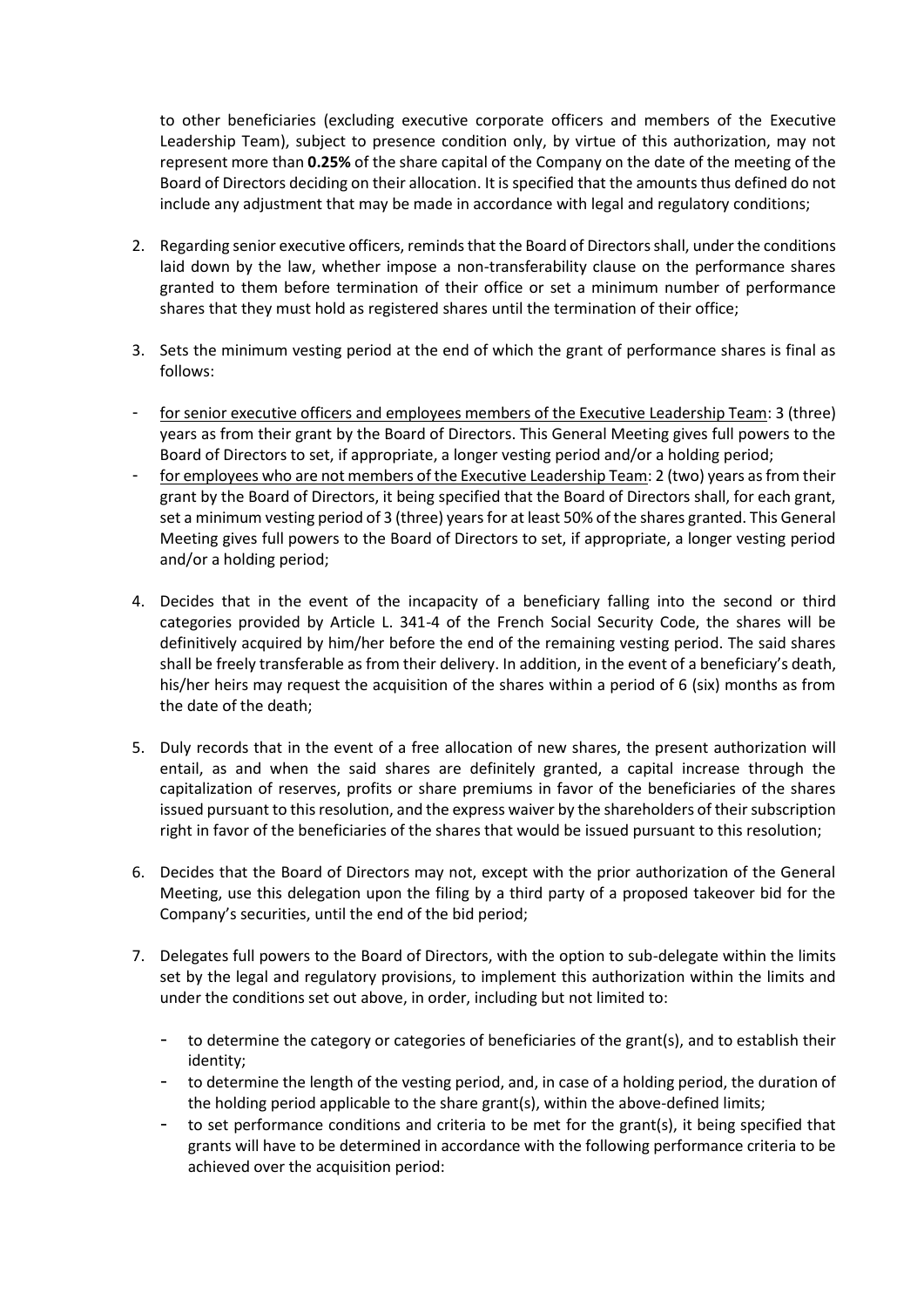- i. 40% of the grant is based on the achievement of a Free EBITDA target: in case this objective is not achieved, no rights shall be acquired in respect of this performance criterion;
- ii. 40% of the grant is based on the achievement of an average net debt on EBITDAs target: in case this objective is not achieved, no rights shall be acquired in respect of this second performance criterion.
- iii. 20% of the grant is based on the achievement of an environment, Social and governance (ESG) objective: in case this objective is not achieved, no rights shall be acquired in respect of the third performance criterion. This ESG objective is made up of the following criteria:
	- o Environmental up to 40%: including, but not limited to, demanding objectives in terms of reduction of greenhouse gas emissions, energy efficiency and use of renewable energy,
	- o Social up to 40%: including, but not limited to, objectives of diversity and inclusion and engagement of the group's employees,
	- o Safety up to 20%: including, but not limited to, the incident rate.

The maximum vesting rate for each performance criterion may not exceed 100% of the share of the criterion. Thus, the maximum vesting rate may not exceed 100% of the allocation.

- to decide the amount of the grant(s), the dates and the terms and conditions of each grant, and the date, which may be retroactive, from which the securities issued will rank for dividends;
- to adjust if appropriate during the vesting period, the number of shares related to any transactions affecting the Company's capital or the shareholders' equity in order to preserve the beneficiaries' rights;
- in the case of an issuance of new shares, to charge if appropriate any sums required for the liberation of the said shares against reserves, profits or share premiums;
- to note the completion of each capital increase, up to the amount of the shares effectively subscribed, to carry out the necessary administrative formalities and to make the corresponding amendments to the articles of association;
- at its sole discretion, after each increase, to charge the costs of the capital increase against the amount of the premiums related to it, and to deduct from this amount the required sums to bring the legal reserve up to one tenth of the new capital;
- generally speaking, to take all measures to carry out capital increases, under the legal and regulatory provisions, to conclude any agreements (in particular to ensure the successful completion of the issue), to require any authorization, to process any formalities, and to do what has to be done to bring the planned issues to a successful conclusion or postpone them;
- 8. Decides that this authorization is valid for twenty-six (26) months, as from the date of this General meeting, and duly notes that this delegation cancels as of today, the unused portion (if any) of any previous authorization with the same purpose.

In accordance with Article L. 225-197-4 of the French Commercial Code, the Board of Directors shall inform the General Meeting each year of the operations carried out pursuant to this resolution.

It is stated that the ceilings for capital increases provided pursuant to this resolution will be deducted from the overall ceiling of the issue authorizations resulting from the  $17<sup>th</sup>$  resolution.

### […]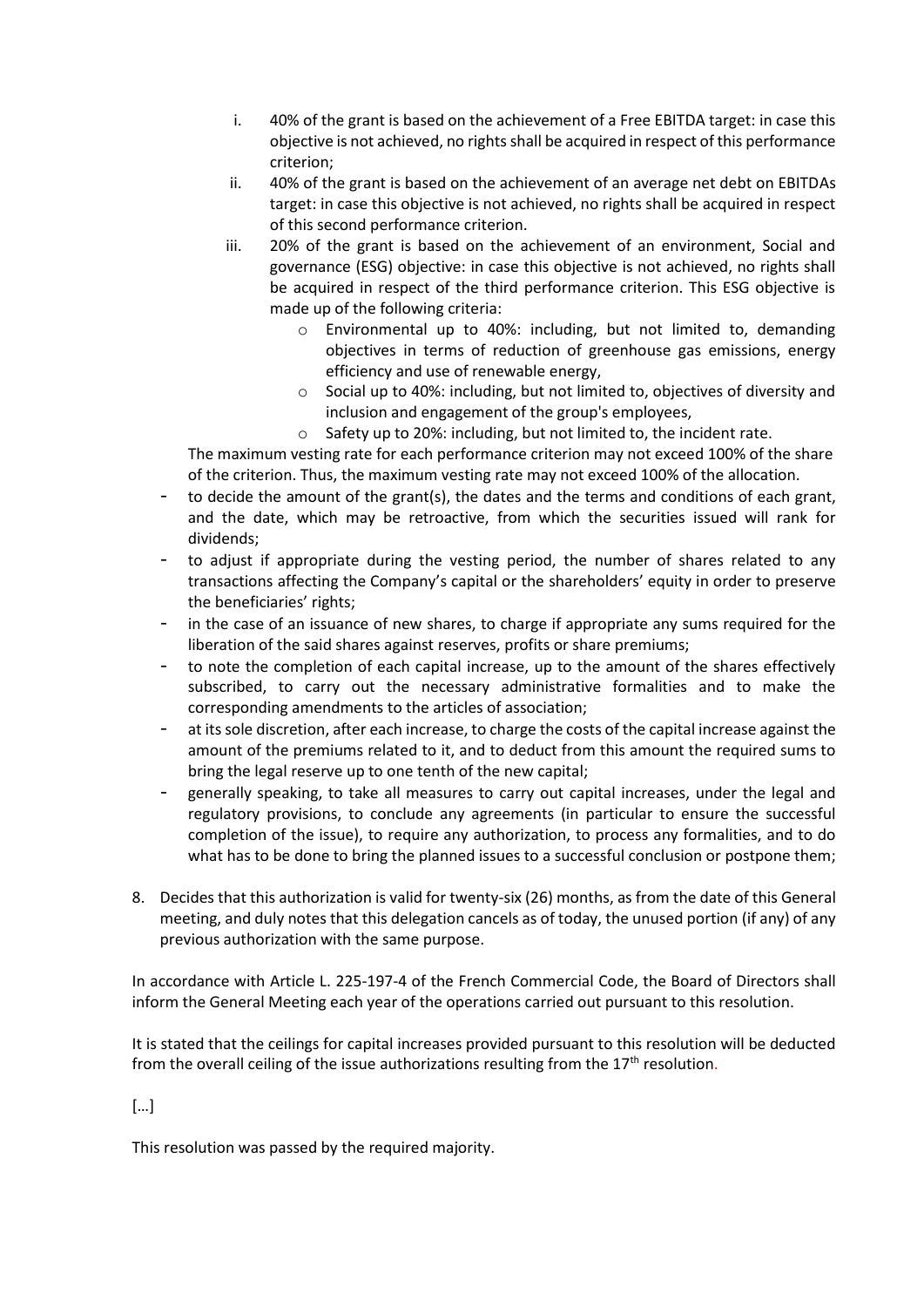### *Fifteenth resolution*

*(Authorization to be given to the Board of Directors to grant Company's subscription or purchase options to certain employees and/or senior executive officers of the Company and/or of companies related to it)*

Having considered the Board of Directors' report and the Auditors' special report, the General Meeting, voting under the quorum and majority requirements for extraordinary general meetings, and in accordance with Articles L. 225-177 to L. 225-185 and L. 22-10-56 of the French Commercial Code:

- 1. Authorizes the Board of Directors to grant, in one or several times, options to subscribe for new Company's shares and/or options to purchase existing Company's shares ("stock-options"), to certain employees and / or to senior executive officers of the Company and/or of Companies or Economic Interest Group (GIE) related to it and satisfying the conditions laid down by Articles L. 225-177 and L. 225-180 of the French Commercial Code;
- 2. Decides that the total amount of stock-options thus granted may not give entitlement to a total number of shares exceeding **1% of the share capital of the Company on the date of the meeting of the Board of Directors deciding their allocation**. Stock-options granted to senior executive officers pursuant to this resolution may not exceed a sub-ceiling of **0.15% of the share capital of the Company on the date of the meeting of the Board of Directors deciding their allocation.** It is specified that the total number of shares thus defined does not include any adjustments that may be made according to the provisions of the French Commercial Code or any contractual stipulations in case of any transactions affecting the Company's share capital;
- 3. Decides that the subscription price will be equal to 100% of the average quoted price over the twenty trading sessions preceding the date of the grant. Regarding options to purchase, the share price on the day the option is granted will be equal to 100 % of the average cost basis of shares held by the Company according to Article L. 22-10-62 of the French Commercial Code;
- 4. Decides that the Board of Directors will determine criteria to be met for stock-options' grants and will determine the list or categories of their beneficiaries and the number of options granted within the above-mentioned limits;
- 5. Decides that stock-options granted to senior executive officers and employees members of the Executive Leadership Team will be subject to performance conditions set by the Board of Directors, it being specified that stock-options granted will be subject to the following performance conditions to be achieved over the acquisition period:
	- i. 40% of the grant, is subject to a CGG share price growth condition compared to the relative evolution of an index composed of a panel of peers including CGG's competitors operating mainly in the oil exploration field and related fields, as defined by the Board of Directors, it being specified that:
		- $\circ$  For a growth of the CGG share strictly inferior to 100% of the median growth of the panel of peers, no rights shall be acquired in respect of this first performance criterion;
		- $\circ$  A growth of the CGG share equal to 100% of the median growth of the panel of peers will allow the vesting of 75% of the options in respect of this first performance criterion
		- o A growth of the CGG share strictly greater than 100%, and strictly less than 130% of the median growth of the panel of peers will allow the vesting of 75% to 100% of the options on the basis of a linear acquisition scale, in respect of this first performance criterion
		- $\circ$  A growth greater than or equal to 130% of the median growth of the panel of peers will allow the vesting of 100% of the options in respect of this first performance criterion.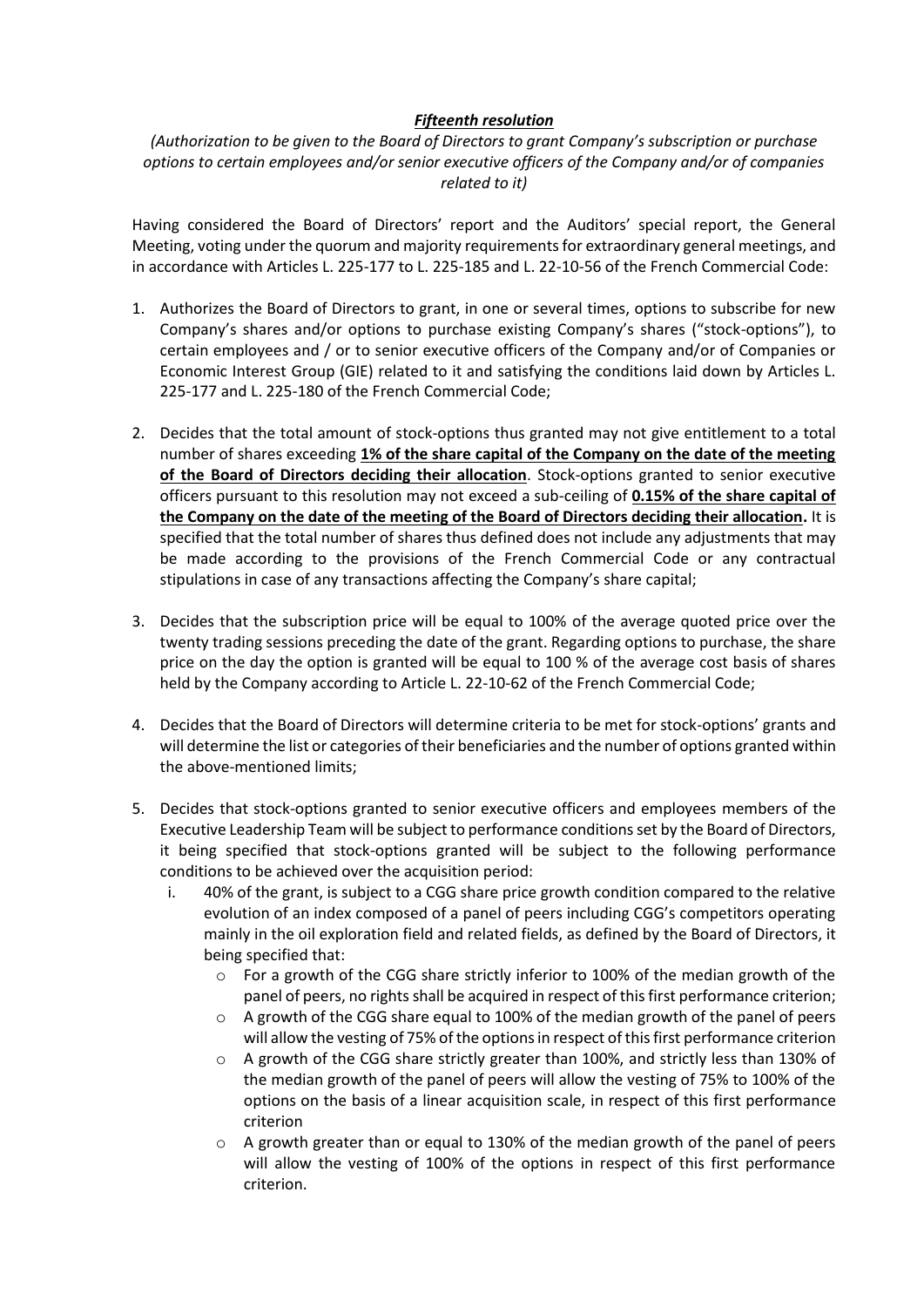- ii. 20% of the grant, is subject to a condition related to the achievement of a Free EBITDA target: in case this objective is not achieved, no rights shall be acquired in respect of this second performance criterion;
- iii. 20% of the grant, is subject to a condition related to the achievement of an average net debt on EBITDAs target: in case this objective is not achieved, no rights shall be acquired in respect of this third performance criterion;
- iv. 20% of the grant is based on the achievement of an Environment, Social and Governance (ESG) objective: in case this objective is not achieved, no rights shall be acquired in respect of the third performance criterion. This ESG objective is made up of the following criteria:
	- Environmental up to 40%: including, but not limited to, demanding objectives in terms of reduction of greenhouse gas emissions, energy efficiency and use of renewable energy,
	- o Social up to 40%: including, but not limited to, objectives of diversity and inclusion and engagement of the group's employees,
	- o Safety up to 20%: including, but not limited to, the incident rate.

The maximum vesting rate for each performance criterion may not exceed 100% of the share of the criterion. Thus, the maximum vesting rate may not exceed 100% of the allocation.

- 6. Decides that options must be exercised within a maximum period of 6 (six) to 8 (eight) years, as of the date of their grant by the Board of Directors;
- 7. Duly notes that this authorization automatically entails, for the benefit of beneficiaries of subscription options for new shares, the express waiver by the Shareholders of their preferential subscription rights to the shares that will be issued as and when the options are exercised;
- 8. Decides that the initial grant(s) conditions may not be subsequently modified;
- 9. Decides that the Board of Directors may not, except with the prior authorization of the General Meeting, use this delegation upon the filing by a third-party of a proposed takeover bid for the Company's securities, until the end of the bid period;
- 10. Delegates full powers to the Board of Directors with the option of sub-delegation within the legal and regulatory provisions applicable, to implement this authorization within the limits and under the conditions above defined, in order, including but not limited to:
	- to determine if the options granted are options to subscribe and/or options to purchase Company shares, and, if appropriate, to change its choice before the opening of the exercise period for the options;
	- to set the conditions under which the options will be granted, as well as the list of beneficiaries and the number of options granted, and, if appropriate, their allocation criteria;
	- to set the subscription price or the purchase price of the Company shares in accordance with the legal and regulatory provisions;
	- to set the terms and conditions of the options, including the date(s) or exercise periods, it being specified that the Board of Directors may (a) anticipate these dates or periods (b) maintain the grant of options or (c) change the dates or periods during which the shares obtained through the exercise of the options may not be transferred or converted into bearer shares;
	- to set, if appropriate, performance conditions or other conditions conditioning the right to exercise options;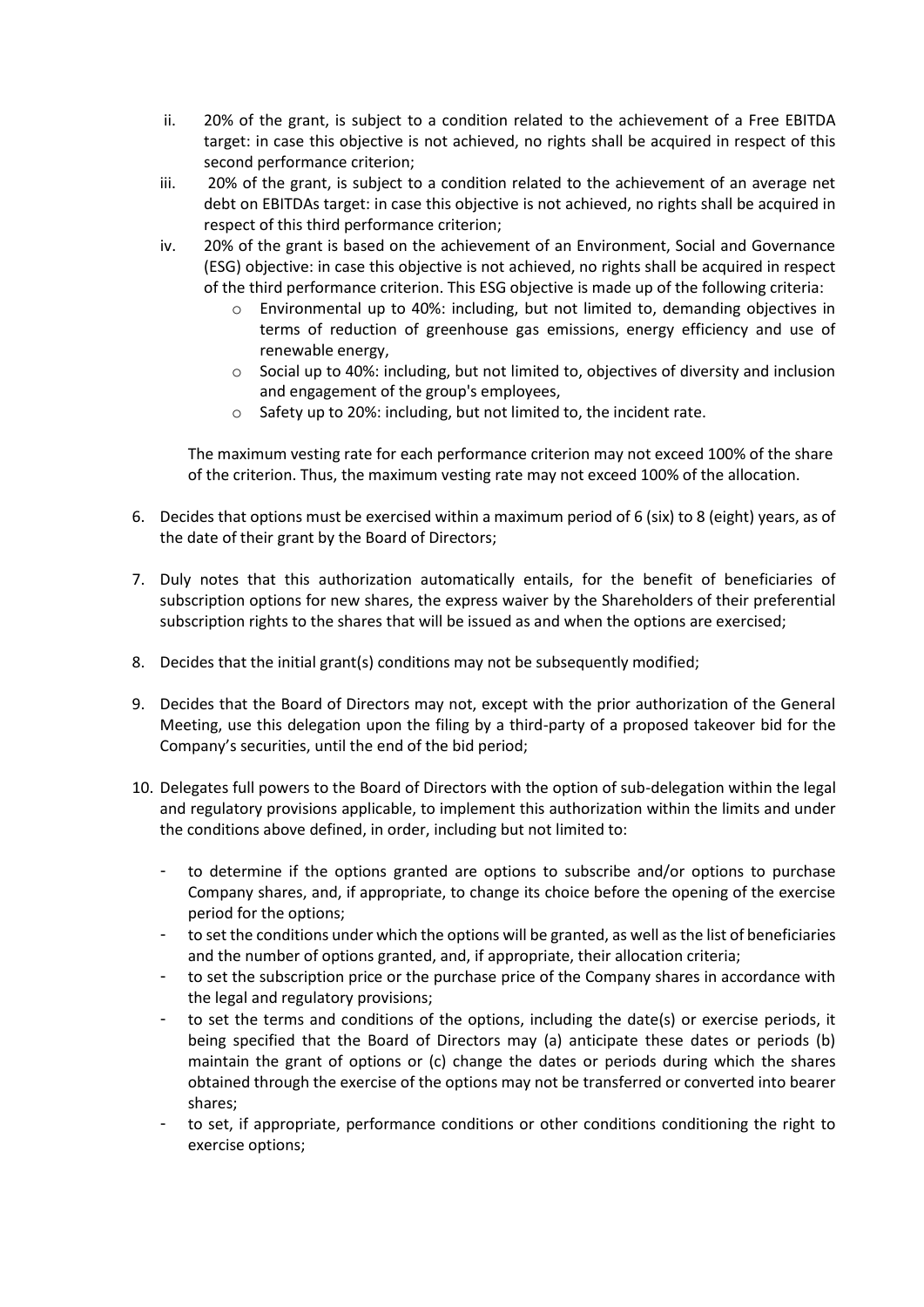- to determine the date, which may be retroactive, from which the new shares derived from the exercise of stock options shall rank for dividends;
- to determine the period at the end of which the options will be definitively vested and may be exercised by the beneficiaries, which shall not be inferior to:
	- (a) 3 (three) years for options granted to senior executive Officers and to employees members of the Executive Leadership Team and,
	- (b) 3 (three) years for at least 50% of the options granted (this percentage shall be respected for each grant) to employees who are not members of the Executive Leadership Team, and 2 (two) years for the other options.

The Board of Directors may allow exceptions to the above-mentioned period related to the beneficiaries' personal situation (including death, retirement, incapacity, dismissal) and independent of the beneficiaries (including a takeover bid, a subsidiary leaving the Group);

- to adjust if appropriate, during the vesting period, the number of options related to any transactions affecting the Company's capital or the Shareholders' equity in order to preserve the beneficiaries' rights;
- in the case of an issuance of new shares, to charge if appropriate any sums required for the liberation of the said shares against reserves, profits or share premiums;
- to note the completion of each capital increase, up to the amount of the shares effectively subscribed, to carry out the necessary administrative formalities and to make the corresponding amendments to the articles of association;
- at its sole discretion, after each increase, to charge the costs of the capital increase against the amount of the premiums related to it, and to deduct from this amount the required sums to bring the legal reserve up to one tenth of the new capital;
- generally speaking, to take all measures to carry out capital increases, under the legal and regulatory provisions, to conclude any agreements (in particular to ensure the successful completion of the issue), to require any authorization, to process any formalities, and to do what has to be done to bring the planned issues to a successful conclusion or postpone them;
- 11. Decides that this authorization is valid for twenty-six (26) months, as of the date of this General Meeting, and acknowledges that this delegation cancels as of today, the unused portion (if any) of any previous authorization with the same purpose.

In accordance with Article L. 225-184 of the French Commercial Code, the Board of Directors shall inform the General Meeting each year of the operations carried out pursuant to this resolution.

It is stated that the ceilings for capital increases provided pursuant to this resolution will be deducted from the overall ceiling of the issue authorizations resulting from the  $17<sup>th</sup>$  resolution.

[…]

This resolution was passed by the required majority.

### *Sixteenth resolution*

*(Delegation to the Board of Directors to increase the share capital by issue of shares or securities granting access to the share capital of the Company to members of a Company Savings Plan)*

The General Meeting, voting under the conditions of quorum and majority required for extraordinary general meetings, having reviewed the report of the Board of Directors and the special report of the statutory auditors, and in accordance with articles L. 3332-1 to L. 3332-9 and L. 3332-18 to L. 3332-24 of the French Labor Code and articles L. 225-129-2 et seq., L. 225-138-1 and L. 228-91 et seq. of the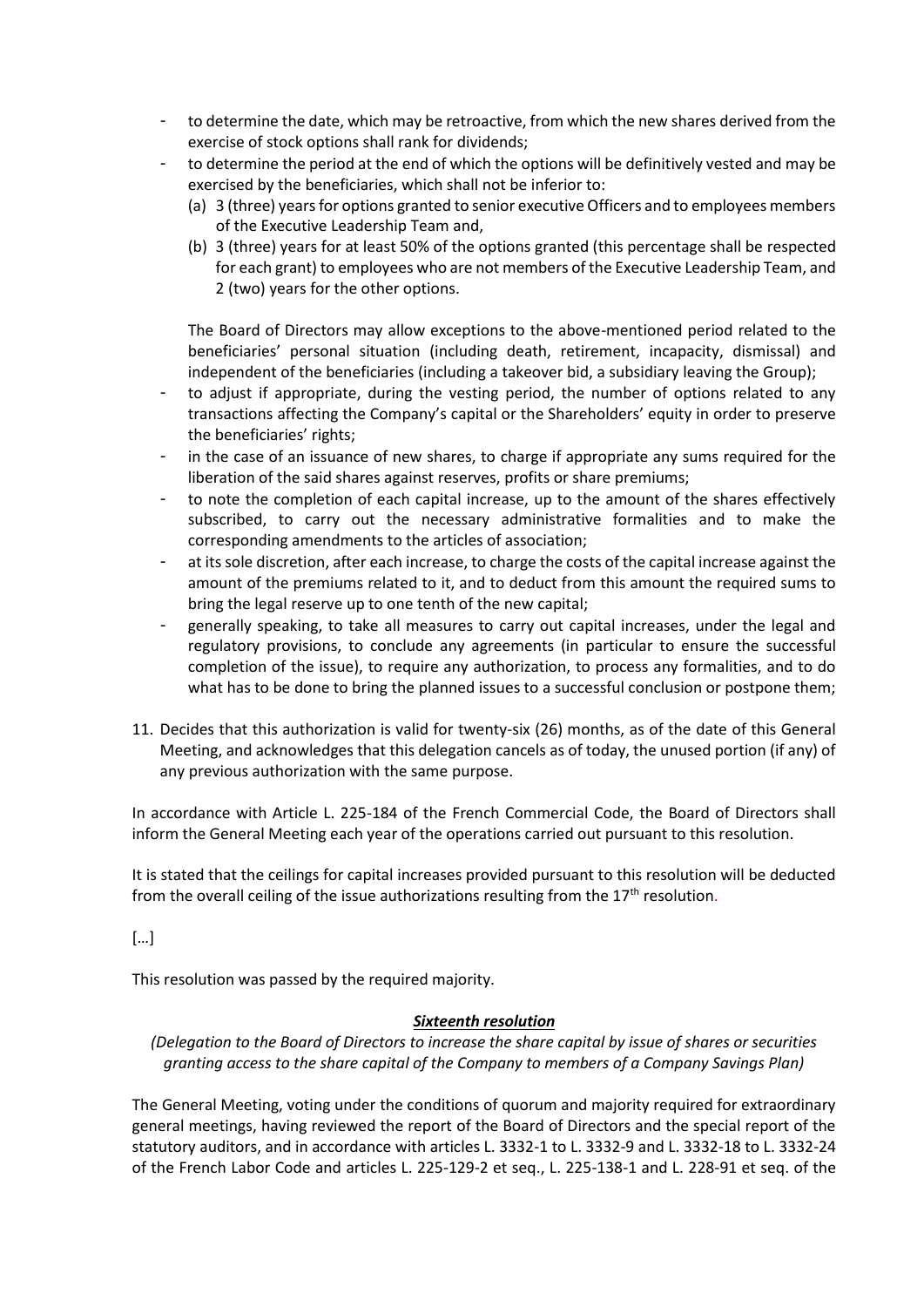French Commercial Code, subject to the approval of the 14<sup>th</sup> and 15<sup>th</sup> resolutions of this Meeting:

- delegates to the Board of Directors, with the faculty to sub-delegate within the conditions provided for by applicable law, its authority to increase, on one or several occasions, in proportions and time period determined by the Board, both in France or abroad, the share capital of the Company for a maximum percentage that cannot exceed **2 % of the share capital of the Company following this General Meeting** (to which will be added, as the case may be, any additional number of shares to be issued in accordance with applicable legislative and regulatory provisions, and, as the case may be, the applicable contractual provisions in order to preserve the rights of holders of securities or other rights granting access to share capital of the Company), through the issue of shares or other securities granting access to the share capital of the Company reserved for members of the Company Savings Plan and of French or foreign companies of the Group who furthermore fulfill the conditions set out by the Board of Directors, in accordance with the law; it being specified that any share capital increase made pursuant to the present delegation will be allocated to the global limit set by the  $17<sup>th</sup>$  resolution submitted to this Meeting;
- resolves that the Board of Directors shall be entitled to grant free shares or other securities granting access to the share capital of the Company, provided that the total advantage resulting from this grant and, as the case may be, from the discount on the share subscription price, shall not exceed the limits provided for by the applicable laws and regulations;
- resolves that the issue price for the new shares and for other securities granting access to the share capital of the Company shall be set by the Board of Directors in accordance with applicable law and regulations, with the understanding that, in accordance with the above-cited articles L. 3332-18 to L. 3332-24 of the French Labor Code, the discount set by reference to the average of the listed CGG share prices on the regulated market of Euronext in Paris over the twenty trading days preceding the date of the decision of the Board of Directors, or its delegatee, setting the opening date of subscriptions, shall not exceed 30%. The general meeting expressly authorizes the Board of Directors to reduce or cancel said discount if it deems it necessary, including to comply with international accounting standards or, *inter alia*, the legal, accounting, tax and social systems of the countries in which certain beneficiaries reside;
- − resolves that, as the case may be, the characteristics of the other securities granting access to the share capital of the Company will be determined by the Board of Directors in accordance with applicable regulations;
- − resolves to waive, in favor of the members of the Company Savings Plan, the shareholders' preferential subscription right shares and securities granting access to the share capital which may be issued pursuant to the present delegation of authority.

The General Meeting grants all powers to the Board of Directors to implement the present delegation of powers and authority and in particular to grant deferred payment of shares and as the case may be, of other securities granting access to the Company's share capital, set the terms and conditions of the operations and set the dates and terms of the issues which will be carried out by virtue of the present authorization, set the opening and closing dates for the subscriptions, the dates at which shares will give the right to dividends, the terms for full payment of shares and other securities with deferred access to the share capital of the Company, request admission and listing of securities on such markets as it may decide, to record the effectiveness of the share capital increases for the number of shares which will actually be subscribed, to carry out, either directly or by proxy, all operations and administrative formalities related to the share capital increases, in particular amending the articles of association accordingly, and, at its sole discretion and if it deems it appropriate, to charge the expenses